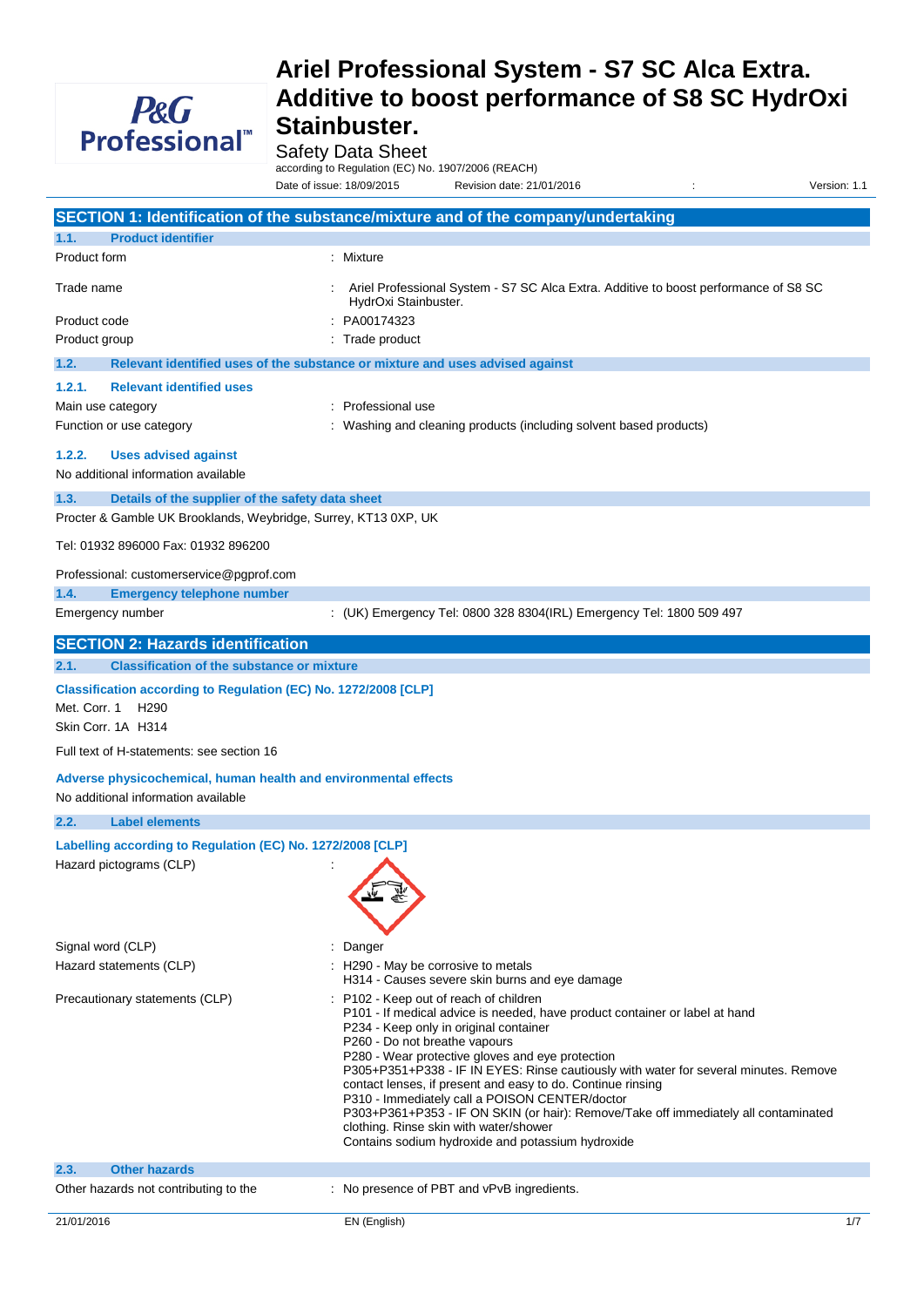Safety Data Sheet

according to Regulation (EC) No. 1907/2006 (REACH)

## classification

## **SECTION 3: Composition/information on ingredients**

**3.1. Substance** Not applicable

| 3.2.<br><b>Mixture</b> |                                                                                                      |               |                                                                                     |
|------------------------|------------------------------------------------------------------------------------------------------|---------------|-------------------------------------------------------------------------------------|
| <b>Name</b>            | <b>Product identifier</b>                                                                            | $\frac{9}{6}$ | <b>Classification according to</b><br><b>Requlation (EC) No. 1272/2008</b><br>[CLP] |
| Sodium Hydroxide       | (CAS No) 1310-73-2<br>(EC no) 215-185-5<br>(EC index no) 011-002-00-6<br>(REACH-no) 01-2119457892-27 | $20 - 30$     | Met. Corr. 1, H290<br>Skin Corr. 1A, H314                                           |
| Potassium Hydroxide    | (CAS No) 1310-58-3<br>(EC no) 215-181-3<br>(EC index no) 019-002-00-8<br>(REACH-no) 01-2119487136-33 | $1 - 5$       | Acute Tox. 4 (Oral), H302<br>Skin Corr. 1A. H314                                    |

### Full text of H-statements: see section 16

| <b>SECTION 4: First aid measures</b>                                        |                                                                                                                                                                                           |
|-----------------------------------------------------------------------------|-------------------------------------------------------------------------------------------------------------------------------------------------------------------------------------------|
| 4.1.<br><b>Description of first aid measures</b>                            |                                                                                                                                                                                           |
| First-aid measures after inhalation                                         | : IF INHALED: remove victim to fresh air and keep at rest in a position comfortable for breathing.<br>Call a POISON CENTER or doctor/physician if you feel unwell.                        |
| First-aid measures after skin contact                                       | IF ON SKIN: Wash with plenty of Water. Remove/Take off immediately all contaminated<br>clothing. Immediately call a POISON CENTER or doctor/physician. Discontinue use of product.        |
| First-aid measures after eye contact                                        | IF IN EYES: Rinse cautiously with water for several minutes. Remove contact lenses, if present<br>and easy to do. Continue rinsing. Immediately call a POISON CENTER or doctor/physician. |
| First-aid measures after ingestion                                          | IF SWALLOWED: rinse mouth. Do NOT induce vomiting. Drink small amount of water to dilute.<br>Immediately call a POISON CENTER or doctor/physician.                                        |
| 4.2.<br>Most important symptoms and effects, both acute and delayed         |                                                                                                                                                                                           |
| Symptoms/injuries after inhalation                                          | : Coughing. sneezing.                                                                                                                                                                     |
| Symptoms/injuries after skin contact                                        | Redness. Swelling. dryness. Itching.                                                                                                                                                      |
| Symptoms/injuries after eye contact                                         | Severe pain. Redness. Swelling. Blurred vision.                                                                                                                                           |
| Symptoms/injuries after ingestion                                           | Oral mucosal or gastro-intestinal irritation. Nausea. Vomiting. Excessive secretion. Diarrhoea.                                                                                           |
| 4.3.                                                                        | Indication of any immediate medical attention and special treatment needed                                                                                                                |
| Refer to section 4.1.                                                       |                                                                                                                                                                                           |
| <b>SECTION 5: Firefighting measures</b>                                     |                                                                                                                                                                                           |
| 5.1.<br><b>Extinguishing media</b>                                          |                                                                                                                                                                                           |
| Suitable extinguishing media                                                | Dry chemical powder, alcohol-resistant foam, carbon dioxide (CO2).                                                                                                                        |
| 5.2.<br>Special hazards arising from the substance or mixture               |                                                                                                                                                                                           |
| Fire hazard                                                                 | No fire hazard. Non combustible.                                                                                                                                                          |
| <b>Explosion hazard</b>                                                     | Product is not explosive.                                                                                                                                                                 |
| Reactivity                                                                  | : No dangerous reactions known.                                                                                                                                                           |
| 5.3.<br><b>Advice for firefighters</b>                                      |                                                                                                                                                                                           |
| Firefighting instructions                                                   | No specific firefighting instructions required.                                                                                                                                           |
| Protection during firefighting                                              | : In case of inadequate ventilation wear respiratory protection.                                                                                                                          |
|                                                                             |                                                                                                                                                                                           |
| <b>SECTION 6: Accidental release measures</b>                               |                                                                                                                                                                                           |
| Personal precautions, protective equipment and emergency procedures<br>6.1. |                                                                                                                                                                                           |
| 6.1.1.<br>For non-emergency personnel                                       |                                                                                                                                                                                           |
| Protective equipment                                                        | : Wear suitable gloves and eye/face protection.                                                                                                                                           |
| 6.1.2.<br>For emergency responders                                          |                                                                                                                                                                                           |
| Protective equipment                                                        | : Wear suitable gloves and eye/face protection.                                                                                                                                           |
| 6.2.<br><b>Environmental precautions</b>                                    |                                                                                                                                                                                           |
|                                                                             | Consumer products ending up down the drain after use. Prevent soil and water pollution. Prevent spreading in sewers.                                                                      |
| 6.3.<br>Methods and material for containment and cleaning up                |                                                                                                                                                                                           |
| For containment                                                             | : Scoop absorbed substance into closing containers.                                                                                                                                       |
| 21/01/2016                                                                  | EN (English)<br>2/7                                                                                                                                                                       |
|                                                                             |                                                                                                                                                                                           |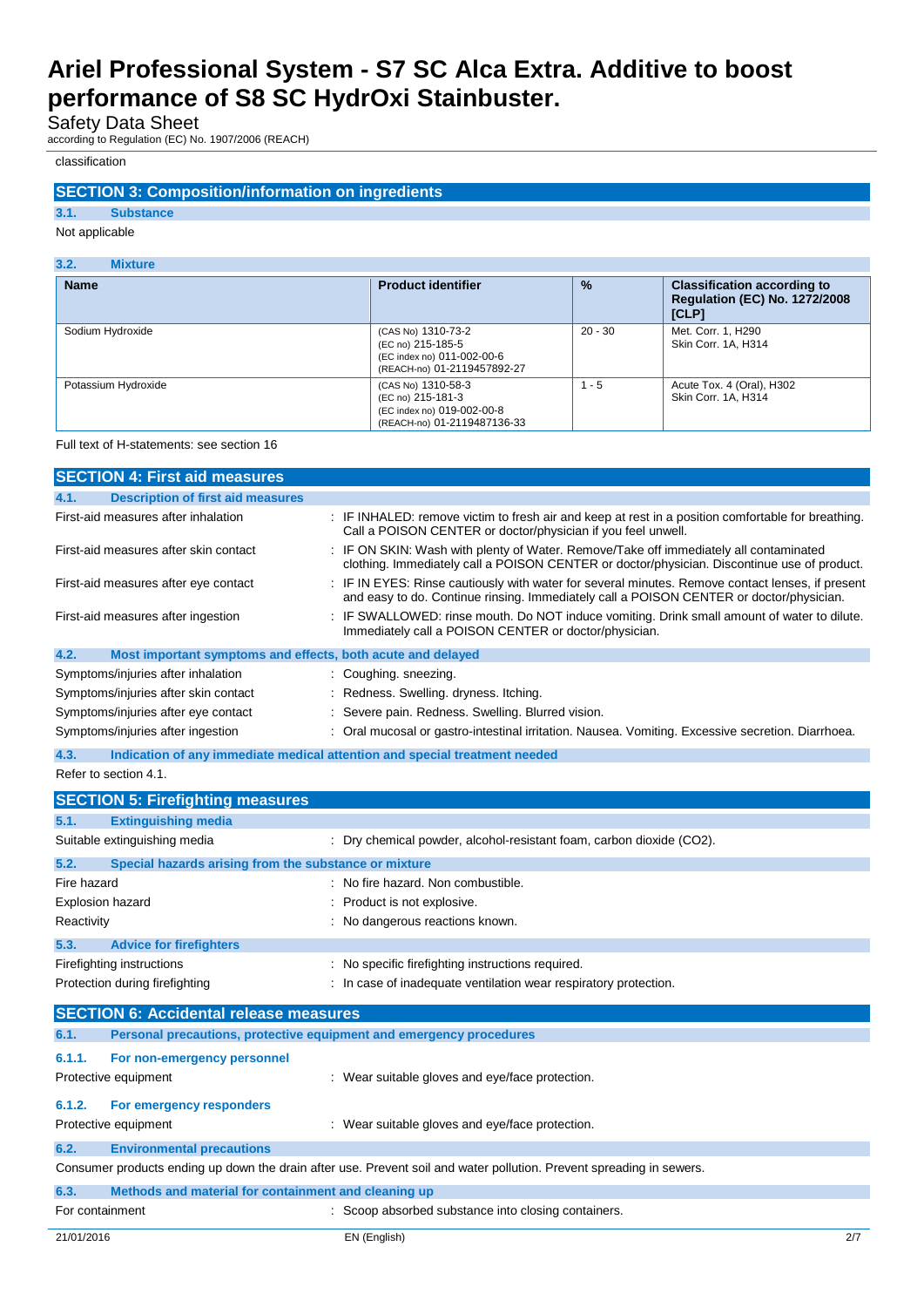Safety Data Sheet

according to Regulation (EC) No. 1907/2006 (REACH)

| 6.4.         | <b>Reference to other sections</b>                                      |                               |                                                              |                                                                                                                                                                                          |
|--------------|-------------------------------------------------------------------------|-------------------------------|--------------------------------------------------------------|------------------------------------------------------------------------------------------------------------------------------------------------------------------------------------------|
|              | Refer to Sections 8 and 13.                                             |                               |                                                              |                                                                                                                                                                                          |
|              | <b>SECTION 7: Handling and storage</b>                                  |                               |                                                              |                                                                                                                                                                                          |
| 7.1.         | <b>Precautions for safe handling</b>                                    |                               |                                                              |                                                                                                                                                                                          |
|              | Precautions for safe handling                                           |                               | precautions have been read and understood.                   | : Avoid contact with eyes. Avoid contact with skin. Use personal protective equipment as<br>required. Do not eat, drink or smoke when using this product. Do not handle until all safety |
| 7.2.         |                                                                         |                               | Conditions for safe storage, including any incompatibilities |                                                                                                                                                                                          |
|              | Storage conditions                                                      |                               | Store in original container. Refer to section 10.            |                                                                                                                                                                                          |
|              | Incompatible products                                                   |                               | Refer to section 10.                                         |                                                                                                                                                                                          |
|              | Incompatible materials                                                  |                               | Refer to section 10.                                         |                                                                                                                                                                                          |
|              | Prohibitions on mixed storage                                           |                               | Not applicable.                                              | Store in a cool area. Store in a dry area. Store in a cool and well-ventilated place.                                                                                                    |
| Storage area |                                                                         |                               |                                                              |                                                                                                                                                                                          |
| 7.3.         | Specific end use(s)                                                     |                               |                                                              |                                                                                                                                                                                          |
|              | Refer to section 1.2.                                                   |                               |                                                              |                                                                                                                                                                                          |
|              | <b>SECTION 8: Exposure controls/personal protection</b>                 |                               |                                                              |                                                                                                                                                                                          |
| 8.1.         | <b>Control parameters</b>                                               |                               |                                                              |                                                                                                                                                                                          |
| 8.1.1.       | <b>National limit values</b>                                            |                               |                                                              |                                                                                                                                                                                          |
|              | Sodium Hydroxide (1310-73-2)                                            |                               |                                                              |                                                                                                                                                                                          |
|              | United Kingdom                                                          | WEL STEL (mg/m <sup>3</sup> ) |                                                              | $2$ mg/m <sup>3</sup>                                                                                                                                                                    |
|              | Potassium Hydroxide (1310-58-3)                                         |                               |                                                              |                                                                                                                                                                                          |
|              | <b>United Kingdom</b>                                                   | WEL STEL (mg/m <sup>3</sup> ) |                                                              | $2$ mg/m <sup>3</sup>                                                                                                                                                                    |
| 8.1.2.       | <b>Monitoring procedures: DNELS, PNECS, OEL</b>                         |                               |                                                              |                                                                                                                                                                                          |
|              | Sodium Hydroxide (1310-73-2)                                            |                               |                                                              |                                                                                                                                                                                          |
|              | DNEL/DMEL (Workers)                                                     |                               |                                                              |                                                                                                                                                                                          |
|              | Long-term - local effects, inhalation                                   |                               | 1 mg/ $m3$                                                   |                                                                                                                                                                                          |
|              | DNEL/DMEL (General population)<br>Long-term - local effects, inhalation |                               | 1 mg/m $3$                                                   |                                                                                                                                                                                          |
|              |                                                                         |                               |                                                              |                                                                                                                                                                                          |
|              | Potassium Hydroxide (1310-58-3)<br>DNEL/DMEL (Workers)                  |                               |                                                              |                                                                                                                                                                                          |
|              | Long-term - local effects, inhalation                                   |                               | 1 mg/m <sup>3</sup>                                          |                                                                                                                                                                                          |
|              | DNEL/DMEL (General population)                                          |                               |                                                              |                                                                                                                                                                                          |
|              | Long-term - local effects, inhalation                                   |                               | 1 mg/ $m3$                                                   |                                                                                                                                                                                          |
| 8.2.         | <b>Exposure controls</b>                                                |                               |                                                              |                                                                                                                                                                                          |
| 8.2.1.       | Appropriate engineering controls                                        |                               | No additional information available                          |                                                                                                                                                                                          |
| 8.2.2.       | Personal protective equipment                                           |                               |                                                              |                                                                                                                                                                                          |
|              | Eye protection                                                          |                               | Wear eye/face protection.                                    |                                                                                                                                                                                          |
|              | Skin and body protection                                                |                               | Wear suitable protective clothing.                           |                                                                                                                                                                                          |
|              | Respiratory protection                                                  |                               | Not applicable.                                              |                                                                                                                                                                                          |
|              | Thermal hazard protection                                               |                               | Not applicable.                                              |                                                                                                                                                                                          |
| 8.2.3.       | Environmental exposure controls                                         |                               |                                                              |                                                                                                                                                                                          |
|              | Prevent that the undiluted product reaches surface waters.              |                               |                                                              |                                                                                                                                                                                          |
|              |                                                                         |                               |                                                              |                                                                                                                                                                                          |
|              | <b>SECTION 9: Physical and chemical properties</b>                      |                               |                                                              |                                                                                                                                                                                          |

**9.1. Information on basic physical and chemical properties**

| <b>Property</b> | Value               | <b>Unit</b> | <b>Test method/Notes</b> |
|-----------------|---------------------|-------------|--------------------------|
| Appearance      | Liquid.             |             |                          |
| Physical state  | Liquid              |             |                          |
| Colour          | Coloured.           |             |                          |
| Odour           | pleasant (perfume). |             |                          |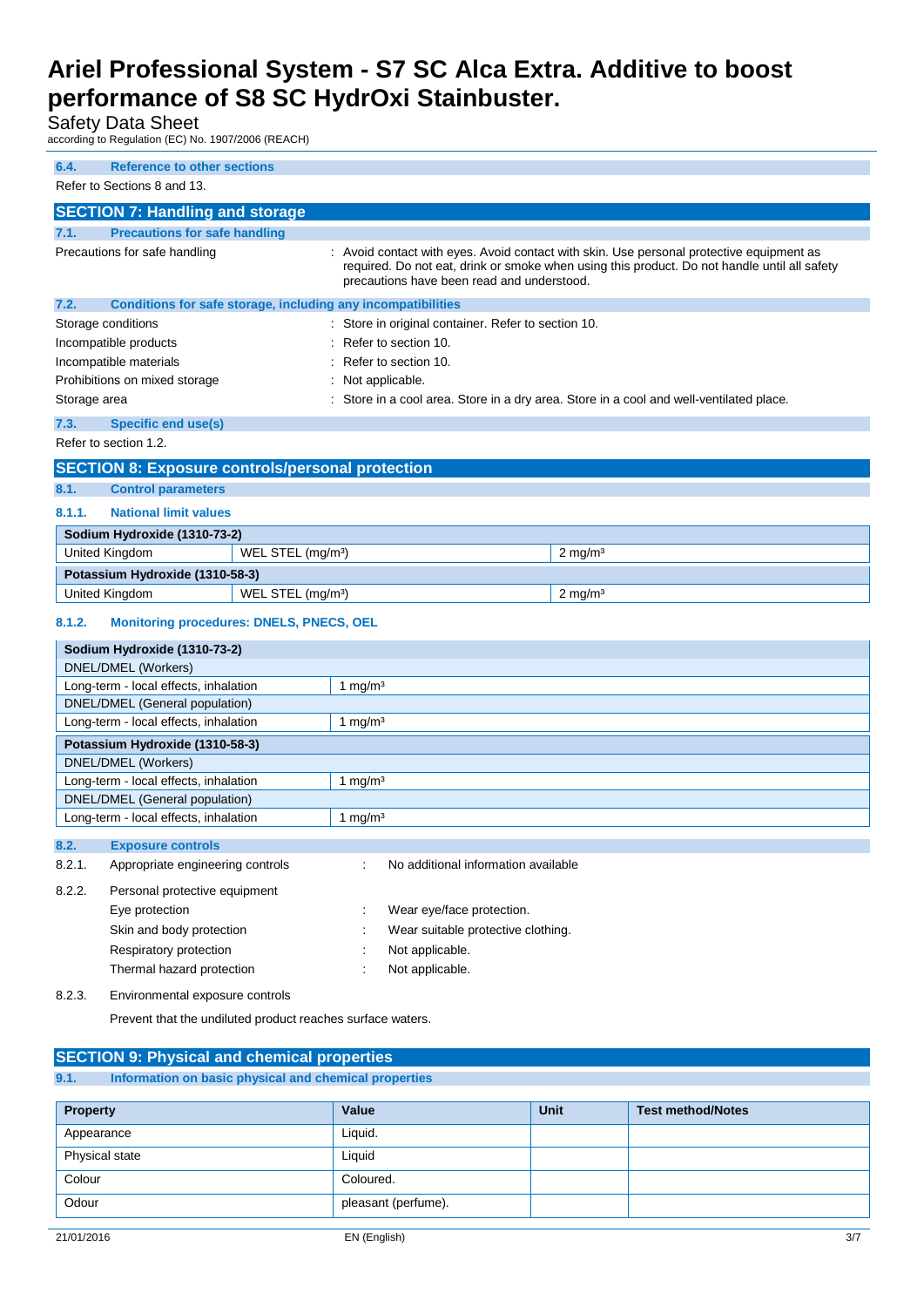Safety Data Sheet

according to Regulation (EC) No. 1907/2006 (REACH)

| <b>Property</b>                            | Value                                                                                                                                                       | <b>Unit</b>      | <b>Test method/Notes</b>                                                                             |
|--------------------------------------------|-------------------------------------------------------------------------------------------------------------------------------------------------------------|------------------|------------------------------------------------------------------------------------------------------|
| Odour threshold                            |                                                                                                                                                             | ppm              | Perceived odor at typical use conditions                                                             |
| рH                                         | $\geq 12$                                                                                                                                                   |                  |                                                                                                      |
| Melting point                              |                                                                                                                                                             | °C               | Not available. This property is not<br>relevant for the safety and classification<br>of this product |
| Freezing point                             |                                                                                                                                                             |                  | Not available. This property is not<br>relevant for the safety and classification<br>of this product |
| Boiling point                              | No data available                                                                                                                                           |                  |                                                                                                      |
| Flash point                                | $\geq 60$                                                                                                                                                   | °C               |                                                                                                      |
| Relative evaporation rate (butylacetate=1) |                                                                                                                                                             |                  | Not available. This property is not<br>relevant for the safety and classification<br>of this product |
| Flammability (solid, gas)                  |                                                                                                                                                             |                  | Not applicable. This property is not<br>relevant for liquid product forms                            |
| <b>Explosive limits</b>                    |                                                                                                                                                             | g/m <sup>3</sup> | Not available. This property is not<br>relevant for the safety and classification<br>of this product |
| Vapour pressure                            |                                                                                                                                                             |                  | Not available. This property is not<br>relevant for the safety and classification<br>of this product |
| Relative density                           | 1.31                                                                                                                                                        |                  |                                                                                                      |
| Solubility                                 | Soluble in water.                                                                                                                                           |                  |                                                                                                      |
| Log Pow                                    |                                                                                                                                                             |                  | Not applicable. This property is not<br>relevant for mixtures                                        |
| Auto-ignition temperature                  |                                                                                                                                                             |                  | Not available. This property is not<br>relevant for the safety and classification<br>of this product |
| Decomposition temperature                  |                                                                                                                                                             | °C               | Not available. This property is not<br>relevant for the safety and classification<br>of this product |
| Viscosity                                  | No data available                                                                                                                                           |                  |                                                                                                      |
| <b>Explosive properties</b>                | Not applicable. This product is not classified as explosive as it does not contain any<br>substances which possesses explosive properties CLP (Art 14 (2)). |                  |                                                                                                      |
| Oxidising properties                       | Not applicable. This product is not classified as oxidizing as it does not contain any<br>substances which possesses oxidizing properties CLP (Art 14 (2)). |                  |                                                                                                      |
| 9.2.<br><b>Other information</b>           |                                                                                                                                                             |                  |                                                                                                      |

No additional information available

## **SECTION 10: Stability and reactivity 10.1. Reactivity** No dangerous reactions known. **10.2. Chemical stability** Stable under normal conditions. **10.3. Possibility of hazardous reactions** Refer to section 10.1 on Reactivity. **10.4. Conditions to avoid** Not required for normal conditions of use. **10.5. Incompatible materials** Not applicable. **10.6. Hazardous decomposition products** None under normal use.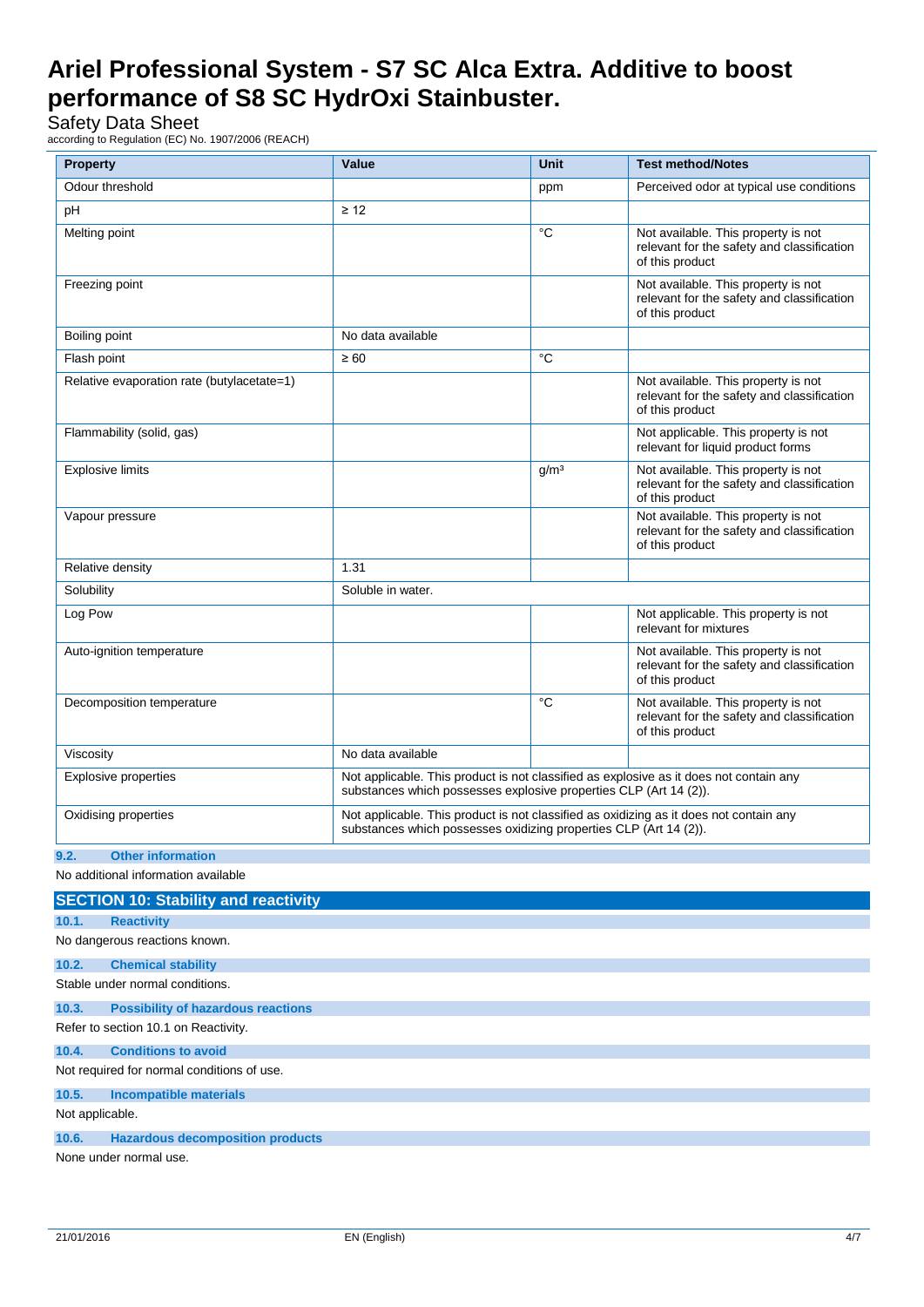Safety Data Sheet

according to Regulation (EC) No. 1907/2006 (REACH)

## **SECTION 11: Toxicological information**

## **11.1. Information on toxicological effects**

## **11.1.1. Mixture**

|                                                       | Ariel Professional System - S7 SC Alca Extra. Additive to boost performance of S8 SC HydrOxi Stainbuster. |
|-------------------------------------------------------|-----------------------------------------------------------------------------------------------------------|
| Acute toxicity                                        | Not classified (*)                                                                                        |
| Skin corrosion/irritation                             | Causes severe skin burns and eye damage.                                                                  |
| Serious eye damage/irritation                         | Not classified (*)                                                                                        |
| Respiratory or skin sensitisation                     | Not classified (*)                                                                                        |
| Germ cell mutagenicity                                | Not classified (*)                                                                                        |
| Carcinogenicity                                       | Not classified (*)                                                                                        |
| Reproductive toxicity                                 | Not classified (*)                                                                                        |
| Specific target organ toxicity (single exposure)      | Not classified (*)                                                                                        |
| Specific target organ toxicity (repeated<br>exposure) | Not classified (*)                                                                                        |
| Aspiration hazard                                     | Not classified (*)                                                                                        |

(\*) Based upon available data of the substances and/or the product, product classification criteria are not met. See Section 2 and Section 16 for applicable hazard classification and classification procedure, respectively.

#### **11.1.2. Substances in the mixture**

Acute toxicity:

| Potassium Hydroxide (1310-58-3)                    |                                                                                                                                                                                                                                               |
|----------------------------------------------------|-----------------------------------------------------------------------------------------------------------------------------------------------------------------------------------------------------------------------------------------------|
| LD50 oral rat                                      | 333 mg/kg bw (//OECD 425)                                                                                                                                                                                                                     |
|                                                    |                                                                                                                                                                                                                                               |
| <b>SECTION 12: Ecological information</b>          |                                                                                                                                                                                                                                               |
| <b>Toxicity</b><br>12.1.                           |                                                                                                                                                                                                                                               |
| Ecology - general                                  | No known adverse effects on the functioning of water treatment plants under normal use<br>conditions as recommended. The product is not considered harmful to aquatic organisms nor to<br>cause long-term adverse effects in the environment. |
| Sodium Hydroxide (1310-73-2)                       |                                                                                                                                                                                                                                               |
| EC50 Daphnia 1                                     | 40.4 mg/l Ceriodaphnia                                                                                                                                                                                                                        |
|                                                    |                                                                                                                                                                                                                                               |
| 12.2.<br><b>Persistence and degradability</b>      |                                                                                                                                                                                                                                               |
| No additional information available                |                                                                                                                                                                                                                                               |
| 12.3.<br><b>Bioaccumulative potential</b>          |                                                                                                                                                                                                                                               |
| Sodium Hydroxide (1310-73-2)                       |                                                                                                                                                                                                                                               |
| Bioaccumulative potential                          | Not measured.                                                                                                                                                                                                                                 |
| Potassium Hydroxide (1310-58-3)                    |                                                                                                                                                                                                                                               |
| Bioaccumulative potential                          | Not measured.                                                                                                                                                                                                                                 |
| 12.4.<br><b>Mobility in soil</b>                   |                                                                                                                                                                                                                                               |
| No additional information available                |                                                                                                                                                                                                                                               |
| 12.5.<br><b>Results of PBT and vPvB assessment</b> |                                                                                                                                                                                                                                               |
|                                                    | Ariel Professional System - S7 SC Alca Extra. Additive to boost performance of S8 SC HydrOxi Stainbuster.                                                                                                                                     |
| Results of PBT assessment                          | No presence of PRT and vPvB ingredients                                                                                                                                                                                                       |

| Ariel Professional System - S7 SC Alca Extra. Additive to boost performance of S8 SC HydrOxi Stainbuster. |                                                                                                                                                                                 |  |  |
|-----------------------------------------------------------------------------------------------------------|---------------------------------------------------------------------------------------------------------------------------------------------------------------------------------|--|--|
| Results of PBT assessment                                                                                 | No presence of PBT and vPvB ingredients                                                                                                                                         |  |  |
| <b>Component</b>                                                                                          |                                                                                                                                                                                 |  |  |
| Sodium Hydroxide (1310-73-2)                                                                              | PBT: not relevant – no registration required<br>vPvB: not relevant - no registration required                                                                                   |  |  |
| Potassium Hydroxide (1310-58-3)                                                                           | This substance/mixture does not meet the PBT criteria of REACH regulation, annex XIII<br>This substance/mixture does not meet the vPvB criteria of REACH requlation, annex XIII |  |  |
| 12.6.<br><b>Other adverse effects</b>                                                                     |                                                                                                                                                                                 |  |  |

Other information **because the contract of the contract of the contract of the contract of the contract of the contract of the contract of the contract of the contract of the contract of the contract of the contract of the** 

|         | <b>SECTION 13: Disposal considerations</b> |                                                            |
|---------|--------------------------------------------|------------------------------------------------------------|
| 13.1.   | Waste treatment methods                    |                                                            |
| 13.1.1. | Regional legislation (waste)               | : Disposal must be done according to official regulations. |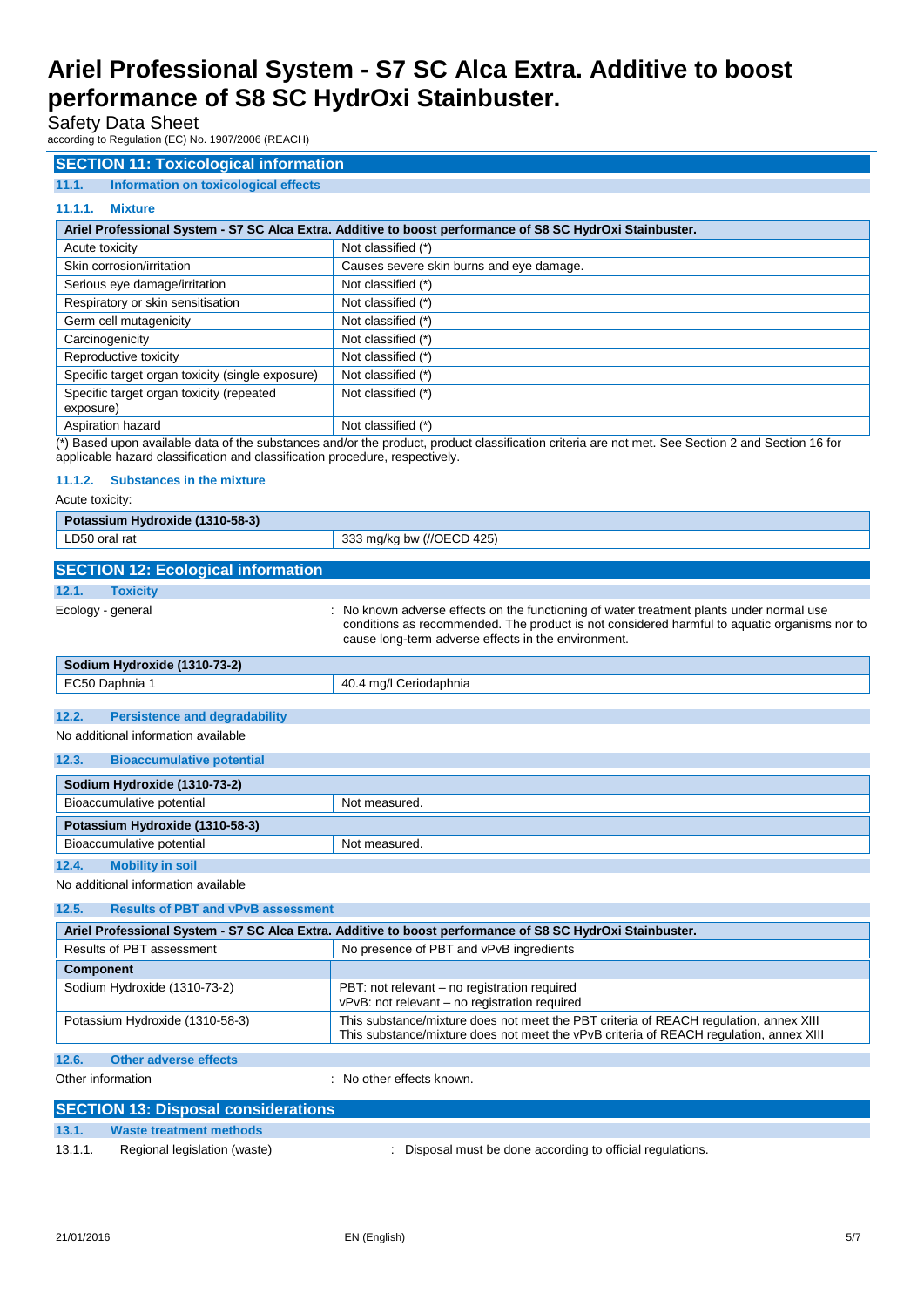| Safety Data Sheet<br>according to Regulation (EC) No. 1907/2006 (REACH) |                                                                                                                                                                                                                                                                                                                                                                                                                                                                                                    |
|-------------------------------------------------------------------------|----------------------------------------------------------------------------------------------------------------------------------------------------------------------------------------------------------------------------------------------------------------------------------------------------------------------------------------------------------------------------------------------------------------------------------------------------------------------------------------------------|
| 13.1.2<br>Disposal recommendations                                      | : The waste codes/waste designations below are in accordance with EWC. Waste<br>must be delivered to an approved waste disposal company. The waste is to be kept<br>separate from other types of waste until its disposal. Do not throw waste product<br>into the sewer. Where possible recycling is preferred to disposal or incineration.<br>. For handling waste, see measures described in section 7. Empty, uncleaned<br>packaging need the same disposal considerations as filled packaging. |
| 13.1.3<br>EURAL Waste code product                                      | 20 01 29* - detergents containing dangerous substances<br>15 01 10 <sup>*</sup> - packaging containing residues of or contaminated by dangerous<br>substances                                                                                                                                                                                                                                                                                                                                      |
| <b>SECTION 14: Transport information</b>                                |                                                                                                                                                                                                                                                                                                                                                                                                                                                                                                    |
| <b>UN number</b><br>14.1.                                               |                                                                                                                                                                                                                                                                                                                                                                                                                                                                                                    |
| UN-No                                                                   | : 1719                                                                                                                                                                                                                                                                                                                                                                                                                                                                                             |
| UN-No. (ICAO)                                                           | : 1719                                                                                                                                                                                                                                                                                                                                                                                                                                                                                             |
| 14.2.<br>UN proper shipping name                                        |                                                                                                                                                                                                                                                                                                                                                                                                                                                                                                    |
| Proper Shipping Name                                                    | : CAUSTIC ALKALI LIQUID, N.O.S.                                                                                                                                                                                                                                                                                                                                                                                                                                                                    |
| Transport document description (ADR)                                    | : UN 1719 CAUSTIC ALKALI LIQUID, N.O.S. (Sodium Hydroxide, Potassium Hydroxide), 8, II,<br>(E)                                                                                                                                                                                                                                                                                                                                                                                                     |
| 14.3.<br><b>Transport hazard class(es)</b>                              |                                                                                                                                                                                                                                                                                                                                                                                                                                                                                                    |
| Class (UN)                                                              | $\therefore$ 8                                                                                                                                                                                                                                                                                                                                                                                                                                                                                     |
| Class (ICAO)                                                            | : 8 - Corrosive substances                                                                                                                                                                                                                                                                                                                                                                                                                                                                         |
| Danger labels (UN)                                                      | $\therefore$ 8                                                                                                                                                                                                                                                                                                                                                                                                                                                                                     |
| 14.4.<br><b>Packing group</b>                                           |                                                                                                                                                                                                                                                                                                                                                                                                                                                                                                    |
| Packing group (UN)                                                      | $\pm$ 11                                                                                                                                                                                                                                                                                                                                                                                                                                                                                           |
| 14.5.<br><b>Environmental hazards</b>                                   |                                                                                                                                                                                                                                                                                                                                                                                                                                                                                                    |
| Other information                                                       | : No supplementary information available.                                                                                                                                                                                                                                                                                                                                                                                                                                                          |

**14.6. Special precautions for user**

### **14.6.1. Overland transport**

| Hazard identification number (Kemler No.) | : 80 |  |
|-------------------------------------------|------|--|
| Classification code (UN)                  | : C5 |  |
| Orange plates                             |      |  |
|                                           |      |  |

| Special provisions (ADR)  | : 274          |
|---------------------------|----------------|
| Transport category (ADR)  | $\therefore$ 2 |
| Tunnel restriction code   | ∶ F            |
| Limited quantities (ADR)  | : 11           |
| Excepted quantities (ADR) | $E^2$          |

## **14.6.2. Transport by sea**

No additional information available

#### **14.6.3. Air transport**

No additional information available

| 14.7.                                                     | Transport in bulk according to Annex II of MARPOL 73/78 and the IBC Code                       |  |  |  |  |
|-----------------------------------------------------------|------------------------------------------------------------------------------------------------|--|--|--|--|
| Not applicable                                            |                                                                                                |  |  |  |  |
|                                                           |                                                                                                |  |  |  |  |
| <b>SECTION 15: Regulatory information</b>                 |                                                                                                |  |  |  |  |
| Ingredient label                                          | : <5% Phosphonates, Polycarboxylates.                                                          |  |  |  |  |
|                                                           |                                                                                                |  |  |  |  |
| 15.1.                                                     | Safety, health and environmental regulations/legislation specific for the substance or mixture |  |  |  |  |
| 15.1.1.                                                   | <b>EU-Regulations</b>                                                                          |  |  |  |  |
|                                                           |                                                                                                |  |  |  |  |
| Contains no REACH substances with Annex XVII restrictions |                                                                                                |  |  |  |  |

17